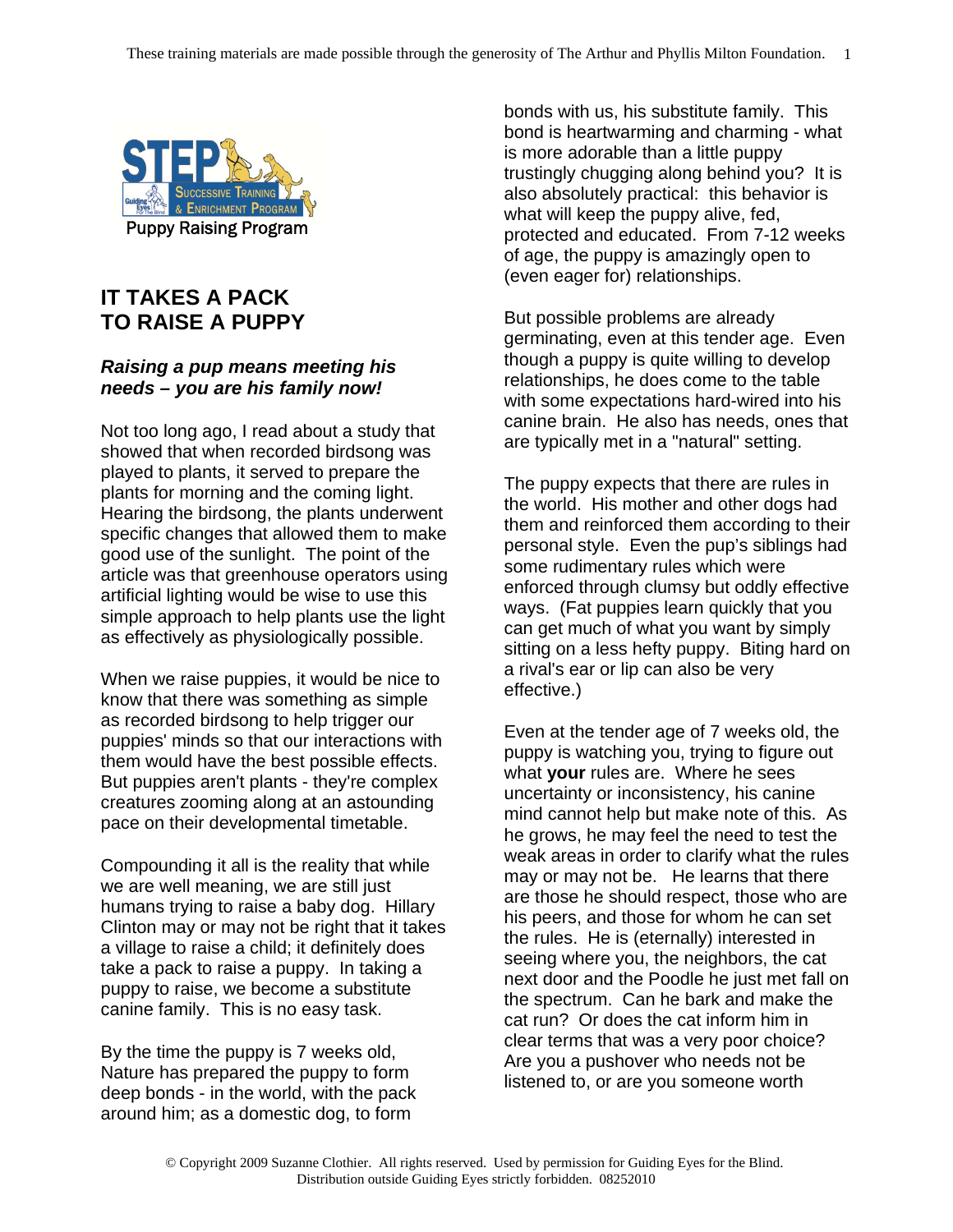cooperating with because it's fun and rewarding?

Though he cannot articulate the concept, your puppy expects that leadership will be provided for him, or lacking that, that he is free to make up the rules as he matures. Like you, he'd prefer that his leader(s) be calm, consistent, and clear while also being benevolent, protective and aware. We all feel safe and trusting under such conditions.

And because he is always a dog in all his waking moments, and so always sees things from a dog's perspective, he assumes that you are deliberately communicating with him and offering guidance for him in your every waking moment. A puppy (or even an adult dog) cannot understand that your life is not devoted to guiding him 24 hours a day or that you play many roles in our often hectic lives as spouse, parent, worker, friend, etc.

Though puppy raiser-trainer may be only a part-time job for YOU, it does not change the fact that your puppy is a puppy 24 hours a day. Gaps in the guidance you provide for him will impact on the long term relationship between you and your puppy.

Depending on the individual dog, the breed and the situation, a lack of good leadership can lead to annoying and bratty behaviors, or it can lead to very serious consequences. **Loving a puppy is not enough; he expects and deserves clear, consistent guidance**. This means you setting the rules for what is and is not acceptable behavior for a future guide dog. This includes **never** pulling on a collar, impeccable house manners, brilliant obedience, utmost cooperation and willingness, and being connected to you.

In a natural setting, a puppy wouldn't have to pester anyone or eat the linoleum out of boredom or bark as a way to amuse

himself. His littermates would be there, just as eager to play as he. It is a humbling moment when you watch a litter of pups playing and realize that *this* is what you are going to replace in your puppy's life. The next time you find yourself exasperated with the puppy who won't stop pestering your other dogs to play, or who drops a toy invitingly at your feet for the millionth time, think of your puppy multiplied by 4 or 6 or 8 and what fun that many puppies would be having together. Then remember - *you* volunteered to be the substitute for all that.

The puppy needs to learn to inhibit his impulses - in other words, to develop some self control. Your pup has had time with the GEB "Puppy Lord" – wonderful adult dogs who excel as puppy teachers. They are great at teaching puppies this critical social skill by using perfectly calibrated growls, looks, and body language to teach pups that they may not steal toys or act rude.

When dogs teach puppies to control themselves, they do not make excuses for the puppy: "Well, I was trying to teach him to leave my bone alone but he got so excited and I suppose it did smell pretty good, so I just let him have it." **Humans** make excuses for dogs, forgetting that self control is a skill that must be taught.

For puppies to be welcome and enjoyable members of our substitute families, we need to teach them a great deal of self control. Puppies do learn self control from other dogs but only concerning matters that are of interest to other dogs. A dog would not bother to teach a puppy that he should not get up on the sofa or steal food from the kitchen counter. These things don't matter much to dogs, though they matter to us! But an older dog *will* teach a puppy that you should not steal another dog's meal or toy or simply take a direct line of travel over another dog's body - much more polite to go around.